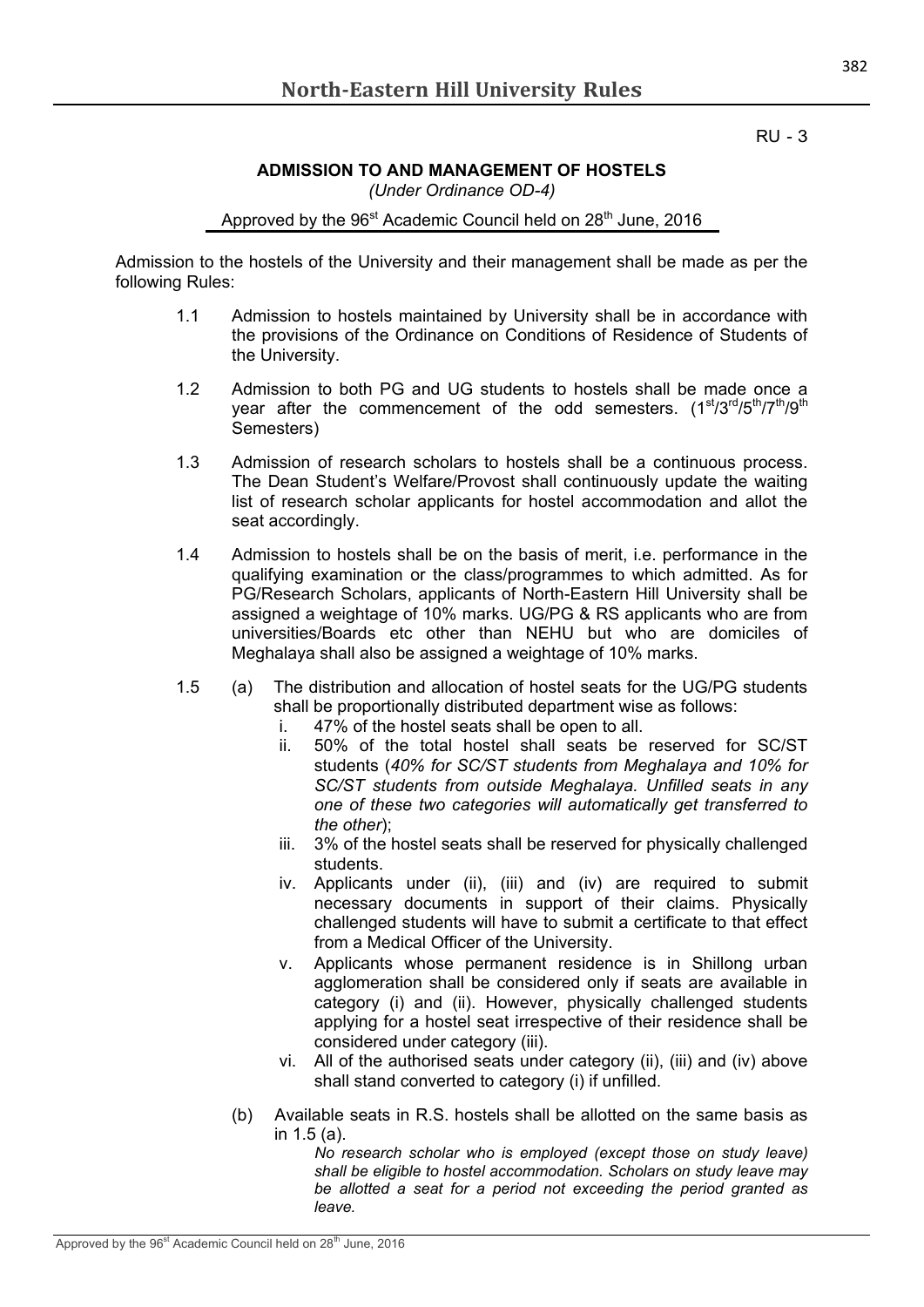- (c) Married students may apply for married student's accommodation subject to availability of such recommendation. Allotment to such hostels shall be made on first-cum-first served basis. Fees for such accommodation shall be different from the hostels and determined by University from time to time.
- 1.6 All hostel fees, including University Caution and Mess Caution Money, should be paid in advance for one year and the fee counterfoil submitted to the Warden prior to occupying the hostel room/seat. Anyone found violating this shall forfeit his/her hostel seat.
- 1.7 Any hosteller who is subsequently found to be a working man/woman (and not on study leave) shall forfeit his/her hostel seat. A working man/woman should produce an attested copy of his/her leave letter along with the application for hostel accommodation. The original certificate should also be produced at the time of admission for verification.
- 1.8 The Dean Student's Welfare**/**Provost shall permit transfer of allotment from one hostel to another only in exceptional cases.
- 2.1 Seats shall be allotted for one academic year at a time, to be renewed on application in the prescribed form.
- 2.2 Those desirous of an extension should apply in the prescribed form at least one month prior to the expiry of present allotment, their application being forwarded by the respective Head of the Department and Warden.
- 2.3 The maximum duration of residence shall ordinarily be as follows:
	- (a) Four academic years (8 Semesters) for U.G students and five academic years (10 Semesters) for Law students.
	- (b) Two academic years (4 Semesters) for P.G students and M. Phil students.
	- (c) Five academic years (10 Semesters) extendable by one year (two semesters) for Ph.D. scholars on submission of thesis/expiry of their registration, whichever is earlier.
	- (d) Students who have more than 3 backlog papers in the last declared semester results shall not be allowed/entitled for renewal of hostels
- 2.4 UG and PG students are required to vacate their rooms within 15 days of completion of their final semester/end-term examinations and MPhil and PhD scholars within 15 days of submission of dissertation/thesis. Those who discontinue their studies/research shall be required to vacate their rooms immediately.
- 2.5 Ordinarily no UG or PG student shall be permitted to stay in the hostel during winter vacation. The Provost/Dean Student's Welfare**,** however, at his/her discretion, may permit a student to stay during the winter vacation on the basis of application received from the student providing reasons and duration of stay during the vacation.
- 3.1 Hostel Timing (*approved by the 8 th Emergent-Meeting of the Academic Council held on 26th October, 2016*): For Under-Graduate the timing is 8:00 P.M., for Post-Graduate is 9:00 P.M. and for Research Scholars is 9:30 P.M. Each boarder has to personally sign the attendance register every day. After such prescribed time, the student is not allowed to go out of the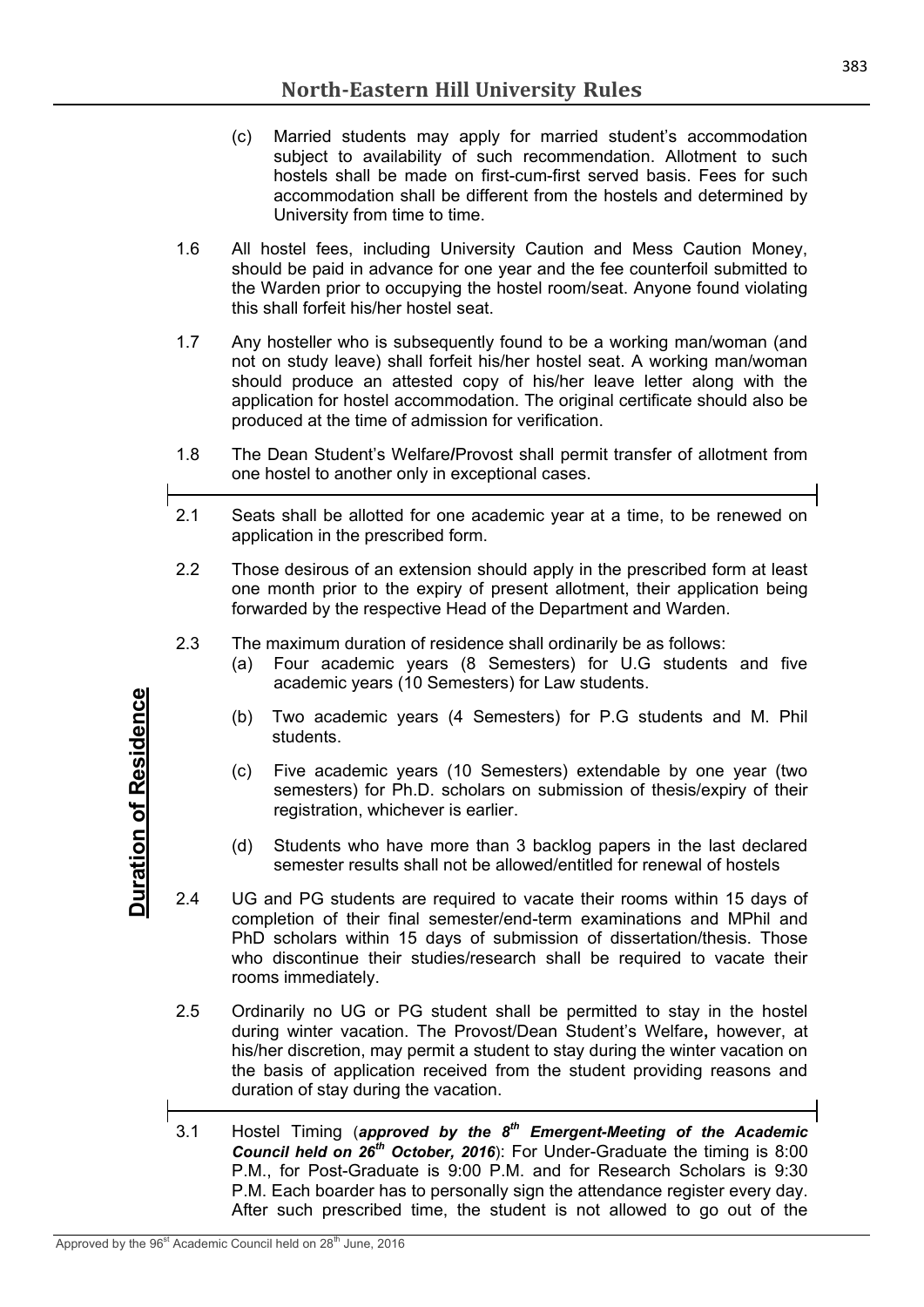Hostel. Going out of the Hostel will lead to a disciplinary action.

- 3.2 During "study hours", common rooms shall be closed and strict silence shall be observed.
- 3.3 (a) The Warden may grant permission for late stay only on a written request from the authority concerned. Residents granted late stay permission should be issued passes in which the time of return to the hostel shall be indicated.

**Note:** Late stay for UG/PG & RS for the purpose of these Rules shall solely be for the purpose of research/laboratory work/attending University functions on the recommendation of the Supervisor/Head/DSW.

- (b) The Warden may grant permission for overnight stay on a written request from the parents/local guardians of the hostellers. Such permission shall be granted only once a month. Residents granted overnight stay permission should be issued passes in which the date and time of return to the hostel shall be indicated.
- 3.4 A research scholar shall be permitted by the Warden to stay out for a specified length of time on a written request duly recommended by the concerned Supervisor.
- 3.5 A research scholar who does not occupy his/her hostel seat for a continuous period of three months or more shall ordinarily forfeit his/her seat.
- 3.6 A hosteller who stays out for any length of time without the written permission of the Warden shall forfeit his/her seat.
- 3.7 Female visitors and girl students are not permitted to visit the men's hostel any time and no male visitor including any male student shall be allowed inside the women's' hostel any time. Violation of this Rule may result in a disciplinary action.
- 3.8 Guest(s) of students are not permitted to stay in the hostel. Any hosteller harbouring any unauthorised person(s) shall be expelled from the hostel immediately.
- 3.9 Residents shall be personally responsible for the care and cleanliness of the rooms allotted to them. They shall also be responsible for the safe upkeep of the fitting in the rooms, furniture and other items supplied to them. More than the prescribed furniture will not be allowed in the hostel rooms. The hostel wardens have full authority to check any room in the hostel at any time with or without the help from local administration.
- 3.10 No resident shall remove any property from the common room or dining room to his or her own room.
- 3.11 Uses of unauthorised electrical or electronic appliances in the rooms are not permitted. Extension or alteration of the existing electric wiring or any fitting of water or sanitary by any boarder is strictly prohibited. Disfiguring the hostel buildings, damaging of hostel properties, removal of light fittings, shifting furniture from one room to another etc. from their positions by the inmates shall be deemed as major offences and shall invite disciplinary action(s).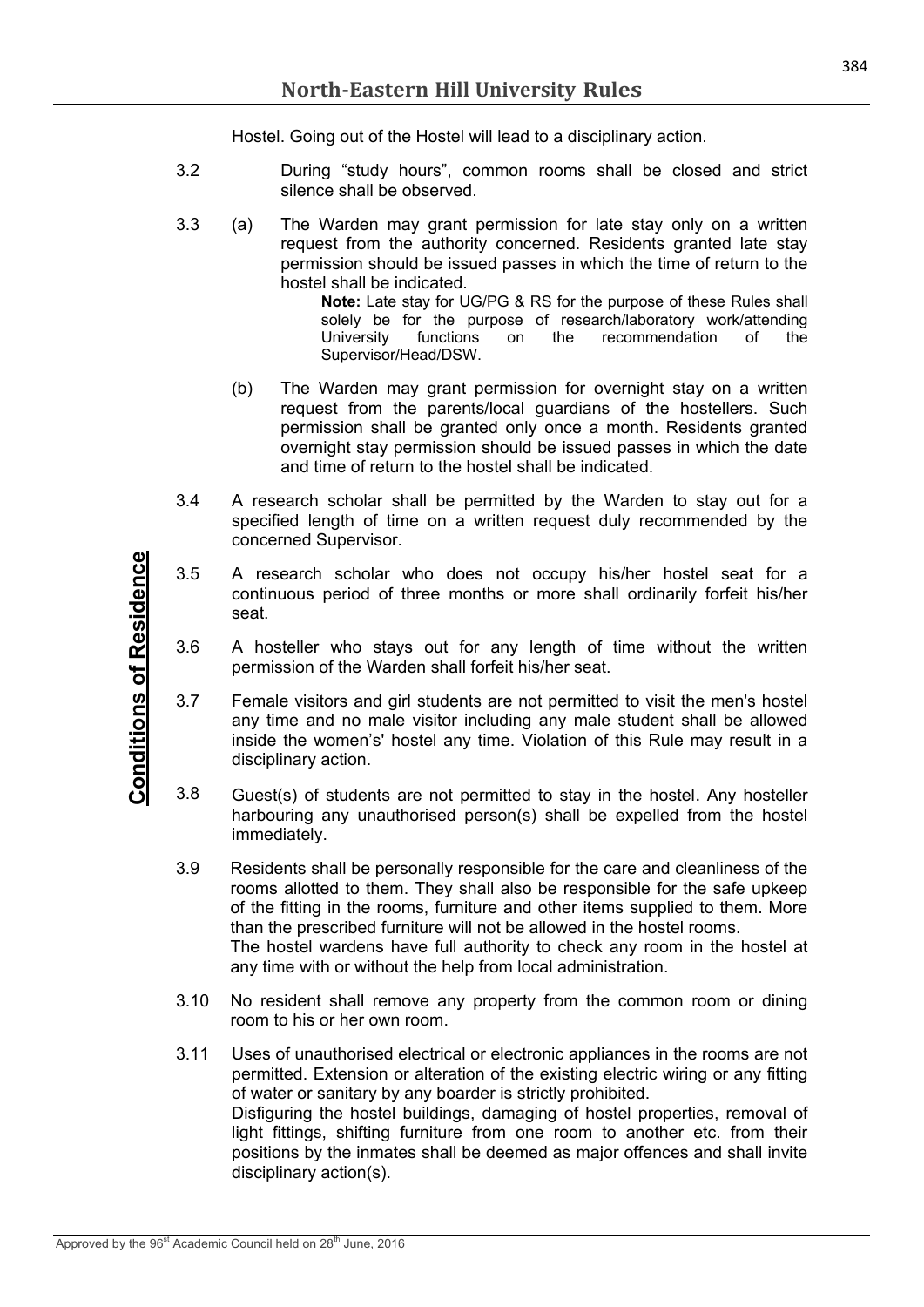- 3.12 While the usual and necessary precautions for security of residents would be taken, the University, however, shall not be responsible for any loss of private property of the residents of the hostels. Residents should take measures for the safe keeping of their property. Residents must provide their own locks for their allotted rooms.
- 3.13 The University reserves the right to withhold the results of any semester/course of a hosteller who does not clear all hostel fees/mess dues in time. The Provost/Dean Students' Welfare shall bring such cases to the knowledge of the Controller of Examinations for necessary action.
- 3.14 Pets of all kinds are prohibited inside the hostel. Feeding stray dogs or cats in the hostel premises is also not permitted.
- 3.15 The University reserves the right to take immediate occupation of any hostel room/seat that has been forfeited.
- 3.16 Fixed line telephone connection shall not be permitted in hostel rooms.
- 3.17 The use of television sets in hostel rooms shall not be permitted.
- 3.18 Personal computers may be installed in the hostel rooms only on a written permission from the Warden.

A hosteller/boarder desirous of keeping expensive items, like electronic gadgets, ornaments etc. shall do so at their own risk and the University shall not be responsible in any manner for the loss of such items.

- Later the Societies of Academic Council held on 28<sup>th</sup> Academic Council held on 28<sup>th</sup> Academic Council held on 28<sup>th</sup> Academic Council held on 28<sup>th</sup> Academic Council held on 28<sup>th</sup> Academic Council held on 28<sup>th</sup> Academ 3.19 Hostellers/Boarders shall not play any music or musical instruments in their hostels between 9:00 pm to 9:00 am. However, during the permitted hours, the boarders shall keep the sound at a level which does not disturb the other boarders. Students are requested to avoid singing aloud, shouting, using of abusive languages or making all types of noises which are likely to distract the attention of other(s) staying/walking in and around the hostel including those who may be studying in their rooms or hostel libraries. Violation of this Rule may result in a disciplinary action.
	- 3.20 Possession/consumption of alcohol/intoxicating drink/drug/marijuana or substance of any kind what so ever and/or smoke in the room and/or any part of premises is prohibited. Any kind of gambling as well as computer gaming in groups is also prohibited. Any resident found violating this rule shall be immediately expelled.
	- 3.21 No Hosteller/boarder shall be allowed to hold any political/religious meeting with any outside bodies whomsoever within the hostel premises.
	- 3.22 Hostellers/Boarders are strictly forbidden to keep/store, Lathi, Rod, Knives, boulder, crackers or fire arms etc. either in their rooms or anywhere in the University Campus. Strict disciplinary action shall be taken against the erring students.
	- 3.23 The use and parking of motor vehicles such as Cars, Motor cycles, Scooters, Mopeds, etc. by students is strictly prohibited in and around the hostel premises. Any resident found violating this rule shall be immediately expelled.
	- 3.24 Research Scholar under special circumstances shall be allowed to park vehicles with permission from the authority. Students (UG & PG) are not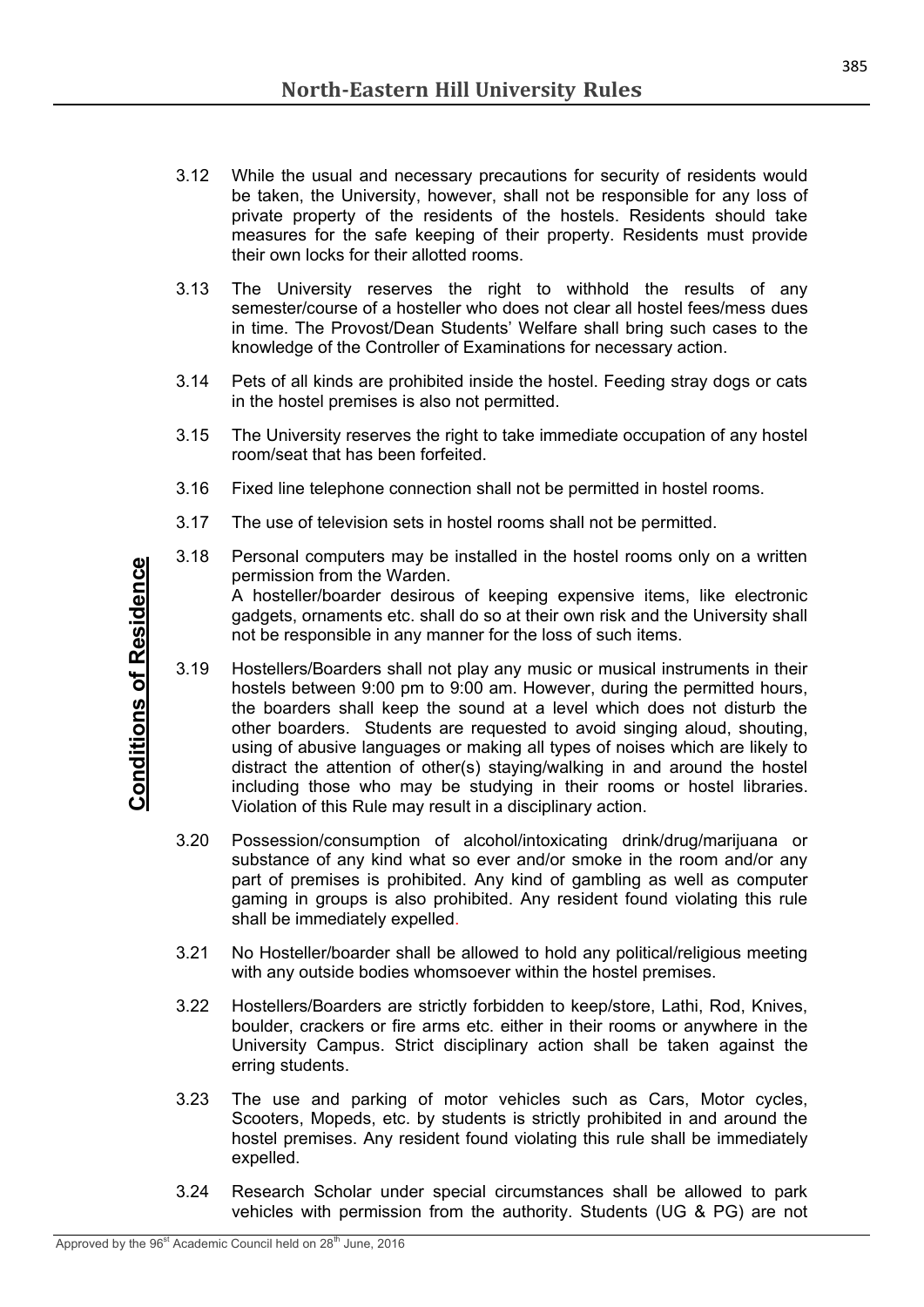allowed to keep any motor vehicles. Strict disciplinary actions would be taken in case if a student violates it.

- 3.25 Hostellers are prohibited from writing slogans or any writings obscene drawings on the hostel walls and rooms. Heavy penalties shall be imposed on students/group of students indulging in such writings.
- 3.26 A student suffering from infectious/contagious diseases shall not be permitted to stay in hostels. She/he may be asked to leave the hostel to stay at their home/Local Guardian's.
- 3.27 The hostellers should not enter into any unnecessary conversation or quarrel with the hostel staff including office staff, sanitation workers, mess employees and security personnel. If anyone has any complaint against any employee of the hostel, a written complaint against the person is to be lodged with the Warden.

Compromise of any form shall not be allowed to the students for any fighting incident in the hostels. Any students found involved in fighting within the University Campus shall be expelled forthwith.

- 3.28 Celebrating birthday parties inside the hostel rooms is strictly prohibited. Neither is partying in the rooms, in the corridors or anywhere in the hostel permitted whatever be the occasion. Residents of the hostels are not permitted to convene meetings of any sort in the Hostel premises, dining areas etc. Forming of groups in the name of religion, caste, region, language, in any other form is strictly prohibited. Disobedience of this rule shall be severely dealt with.
- 3.29 Collection of donation by any student or group of students for any purpose (Religious/otherwise) is also strictly prohibited.
- 3.30 The Hostel Management reserves the right to break open any room which is not vacated, pack up the contents and store it. No complaints of breakage or loss will be entertained. The Warden/University administration reserves the right to break open rooms in case of any violation of hostel rules, suspected unlawful activities or on the basis of security risk perceived.
- 3.31 Accommodation in the hostel cannot be claimed as a matter of right. Students who disturb peace and violate the rules of the hostels on the campus shall be expelled from the hostels.
- 3.32 Un-authorized tour/picnic/trekking conducted by hostellers in case of any mishap/eventualities during the trip, DSW, Provost and Wardens shall not be held responsible and the Hostel management is not liable for any such risks as may be caused by his/her acts during such visits.
- 4.1 All bonafide students and research scholars of the University who have been allotted seats in the University Hostels are required to join the hostel mess. The mess arrangement of the hostel is compulsory for all the inmates without any exception i.e, no student is allowed to stay in the hostel without being a member of mess. It shall be compulsory for every boarder to take their meals in the hostel. Every year student has to bring a Pass-port size photograph to attach on mess card. Student should write postal address of his/her home on the mess card.

Every student residing in the hostel must dine in the hostel messes only. Individual/group cooking in the rooms is forbidden. If found, they will be expelled from hostels or fined.

**Hostel mess**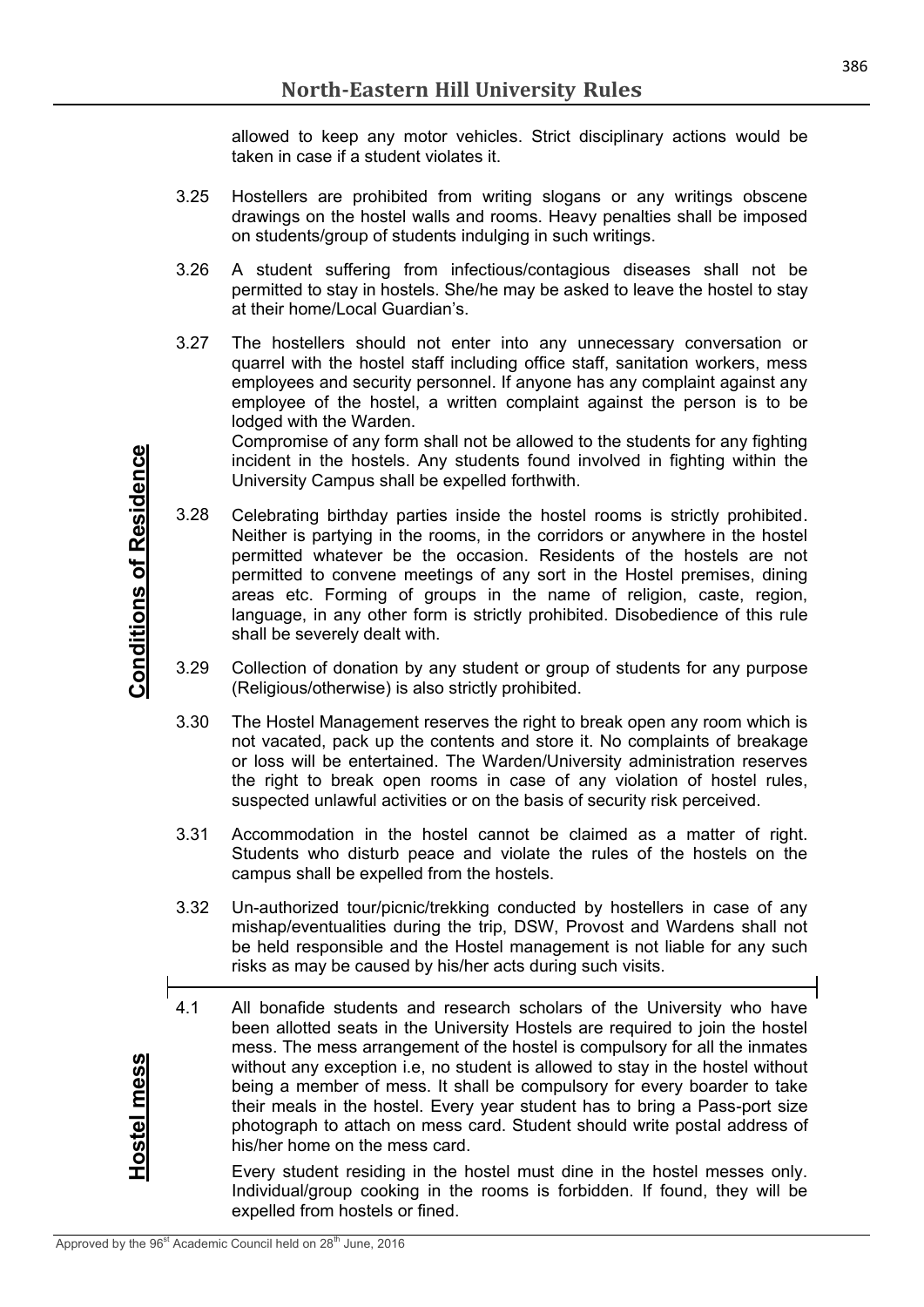Mess rules as notified by the Warden of respective hostels, from time to time are mandatory for the students to abide.

A boarder who declares a no meal in the hostel without the prior written permission of the authority shall continue to pay the hostel establishment fees. Provided that a boarder shall not pay meal charge when he/she is away from the hostel on an authorized leave of absence for more than 15 days.

- 4.2 As a special case, the Warden may allow associate membership to the hostel Mess to the following:
	- (a) Casual students who pursue special courses in the University. These students can join the mess for the duration of their course.
	- (b) Visiting non-resident students and research scholars.
- 4.3 A student/Research Scholar who ceases to be such shall no longer be eligible for membership of the hostel mess.
- 4.4 Each hostel shall have a mess of its own manned by the staff appointed by the University or may be outsourced. Students residing in a particular hostel shall be members of the mess located in that hostel only. In the event that a hostel has no mess of its own, the students residing in that hostel may be permitted to join a mess of another hostel with the permission of the Wardens of both hostels.
- 4.5 The Mess shall be managed by a Mess Committee to be composed of the following and appointed by the Warden.
	- (i) One Chairman/Chairperson (Warden-Ex-officio)
	- (ii) One Secretary
	- (iii) One Treasurer
	- (iv) Members
- 4.6 There shall be daily supervision of mess hygiene and food quality and to be verified by the respective mess committee of hostels. There shall be a register in which the remarks relating to food quality will be entered on the basis of routine supervision.
- 5.1 Recreation facilities shall be provided in each hostel. Every hostel shall have the recreational facilities to be decided by a Committee consisting of the Provost/Dean Student's Welfare, Warden and the Registrar and to be provided by the University through the office of the Dean of Students' Welfare.
- 5.2 No equipment of a personal nature, like table tennis bats, rackets etc., shall be supplied.
- 5.3 (a) Every hostel shall have a Sports Committee to consist of the following and appointed by the Warden:
	- (i) One Chairman/Chairperson (Warden-Ex-officio)
	- (ii) One Secretary-senior resident
	- (iii) Members
	- (iv) Prefect(s) (Ex-officio)
	- (v) Four hostellers, two each from the 1st/2nd and 3rd/4th semester.
	- (b) The term of office of all Committee members, except the Ex-officio members, shall be one semester, and shall be eligible for re-

**Recreation**